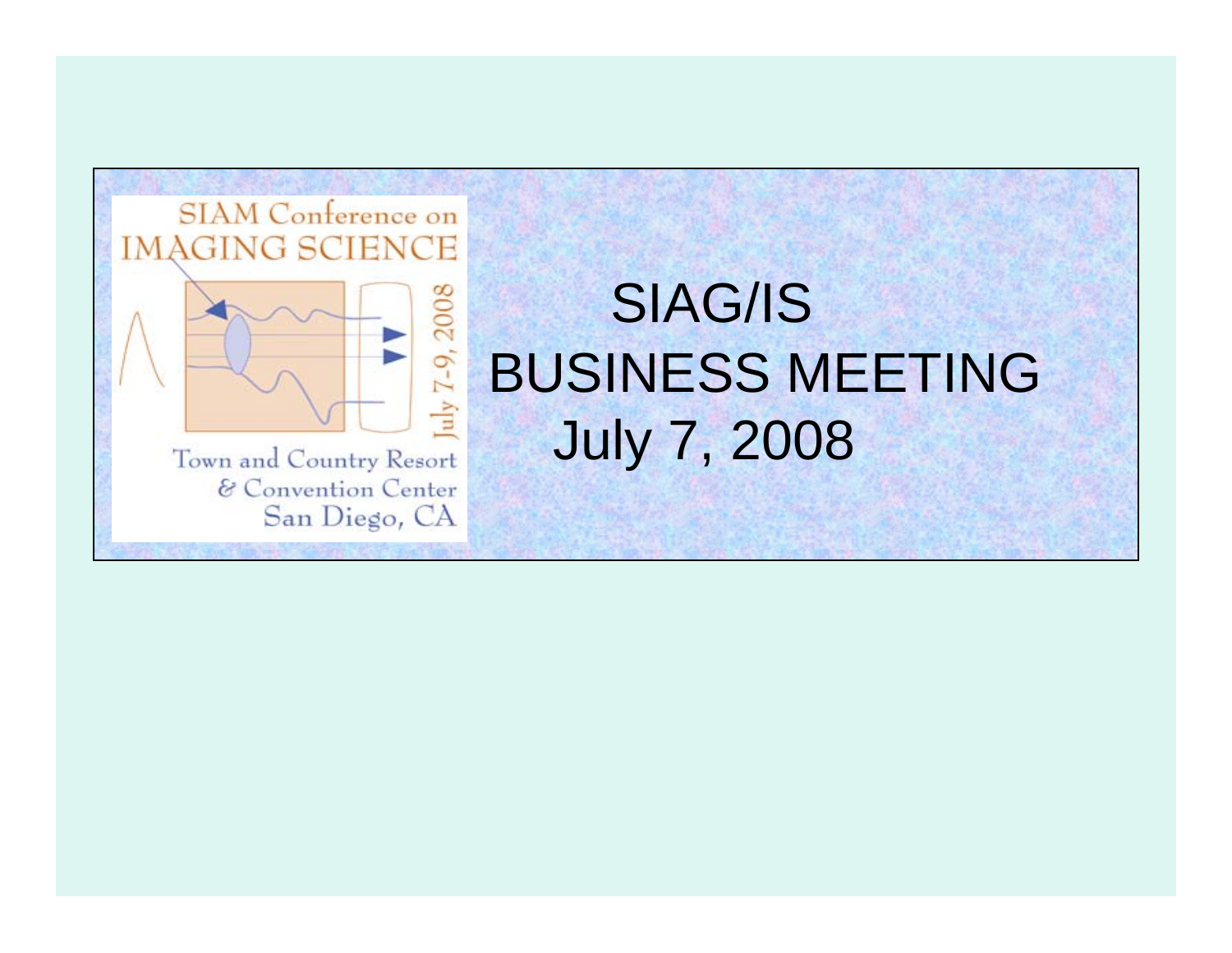Society for Industrial and Applied Mathematics

# SIAG/IS Officers January 2008 – December 2009

- Chair:
- •
- •Program Director: [Stacey Levine](mailto:sel@mathcs.duq.edu)
- Secretary/Treasurer: [Rick Chartrand](mailto:rickc@lanl.gov)

 Chair: [Luminita](mailto:lvese@math.ucla.edu) Vese Vice Chair: [Jennifer Mueller](mailto:mueller@math.colostate.edu)

Many thanks to previous officers: Don Geman, Wen Masters, Margaret Cheney, Robert Nowak Many thanks to IS08 Co-chairs: Margaret Cheney, Gary **Hewer**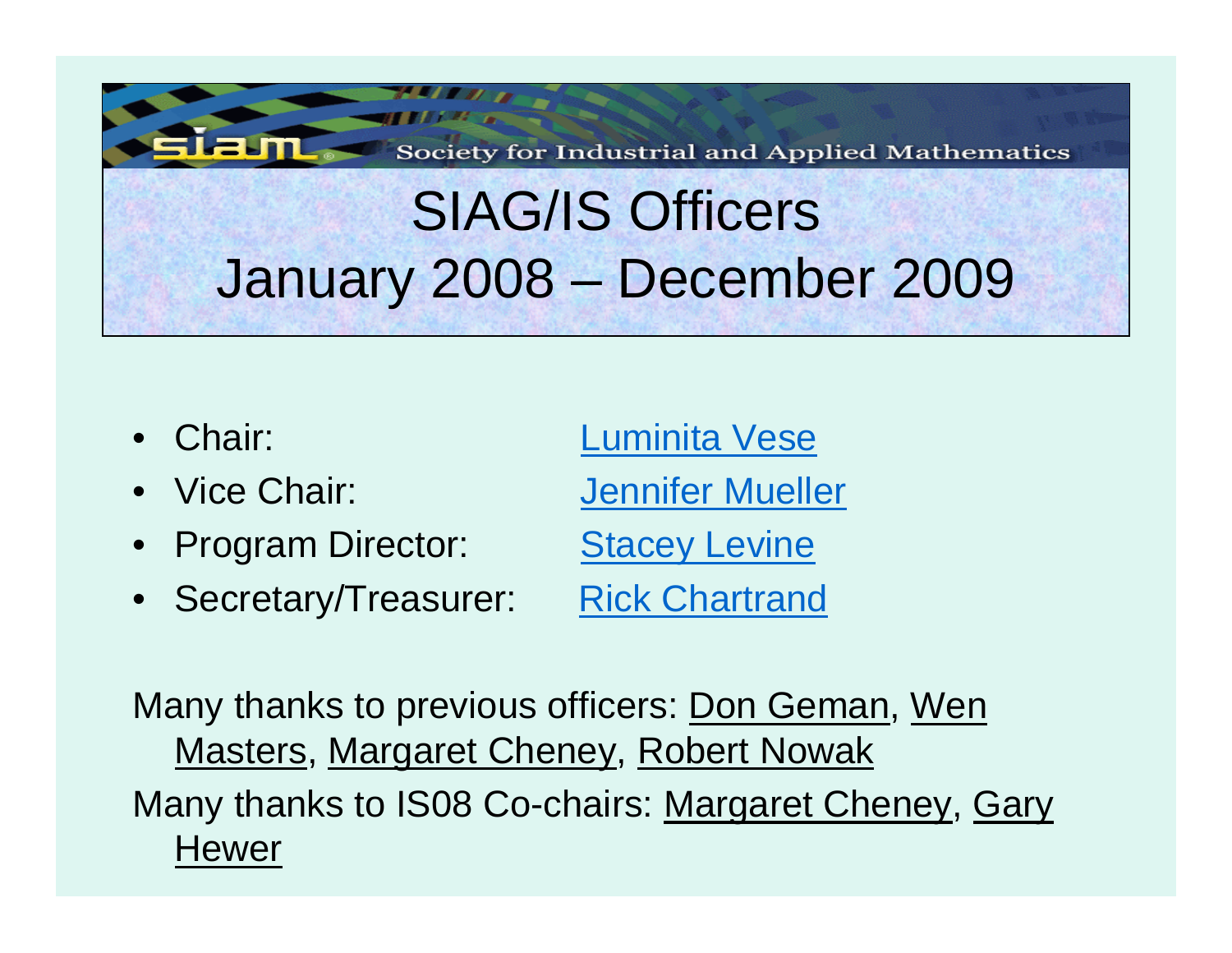# Agenda

- Reports -Membership, Meetings
- Short Business:
	- -SIAG Elections 2009
	- -Charter Renewal 2009
	- -ICIAM 2011: Consider proposing track
	- -*SIAM Journal on Imaging Sciences*
	- -SIAG/IS Web Site
	- -Mail list: siam-imaging@siam.org
	- Can use for announcements*-SIAM News*: Story ideas
- IS10 time and location
- Other SIAG/IS activities for the future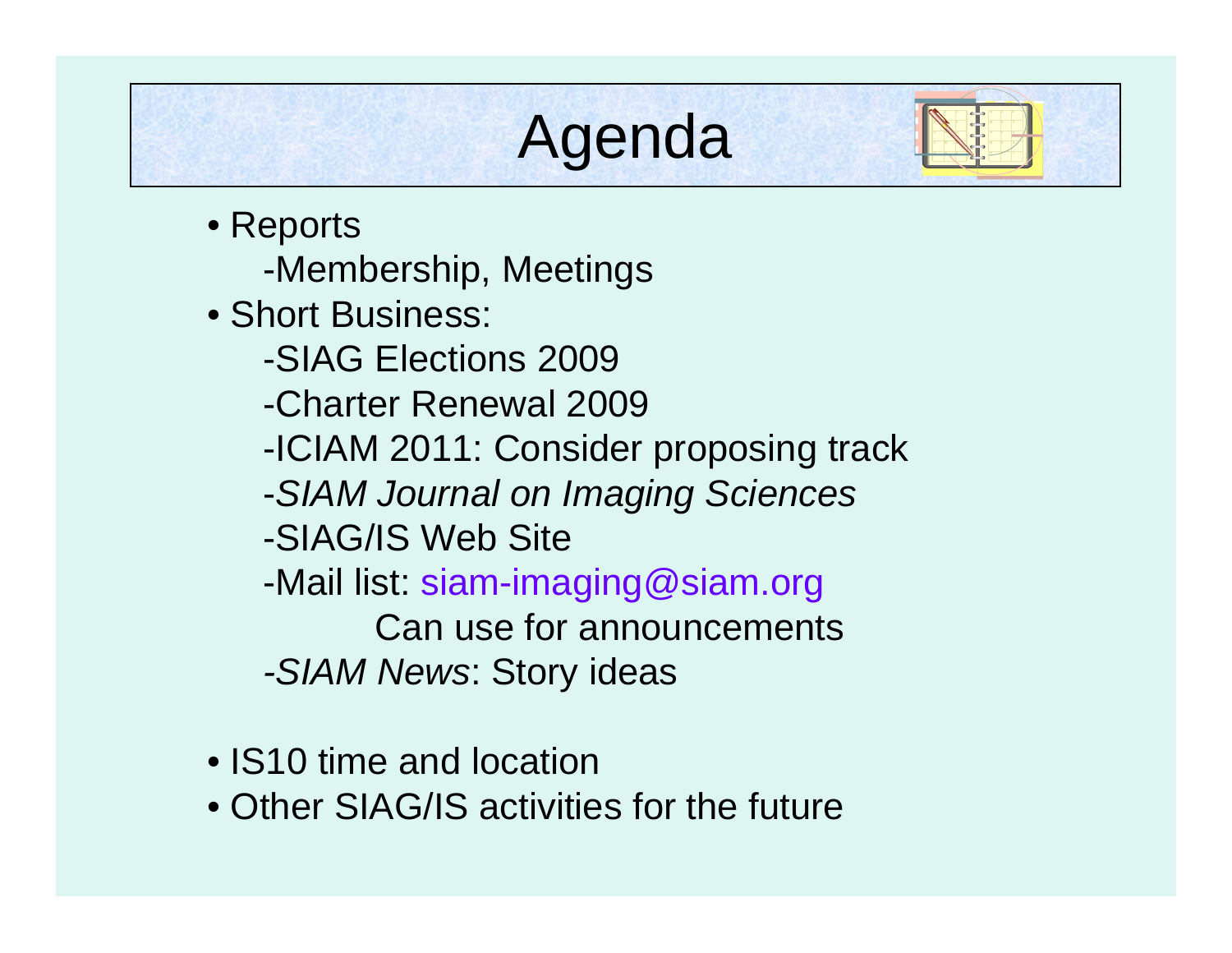### IS Conference Attendance Conference AttendanceSIAG/IS

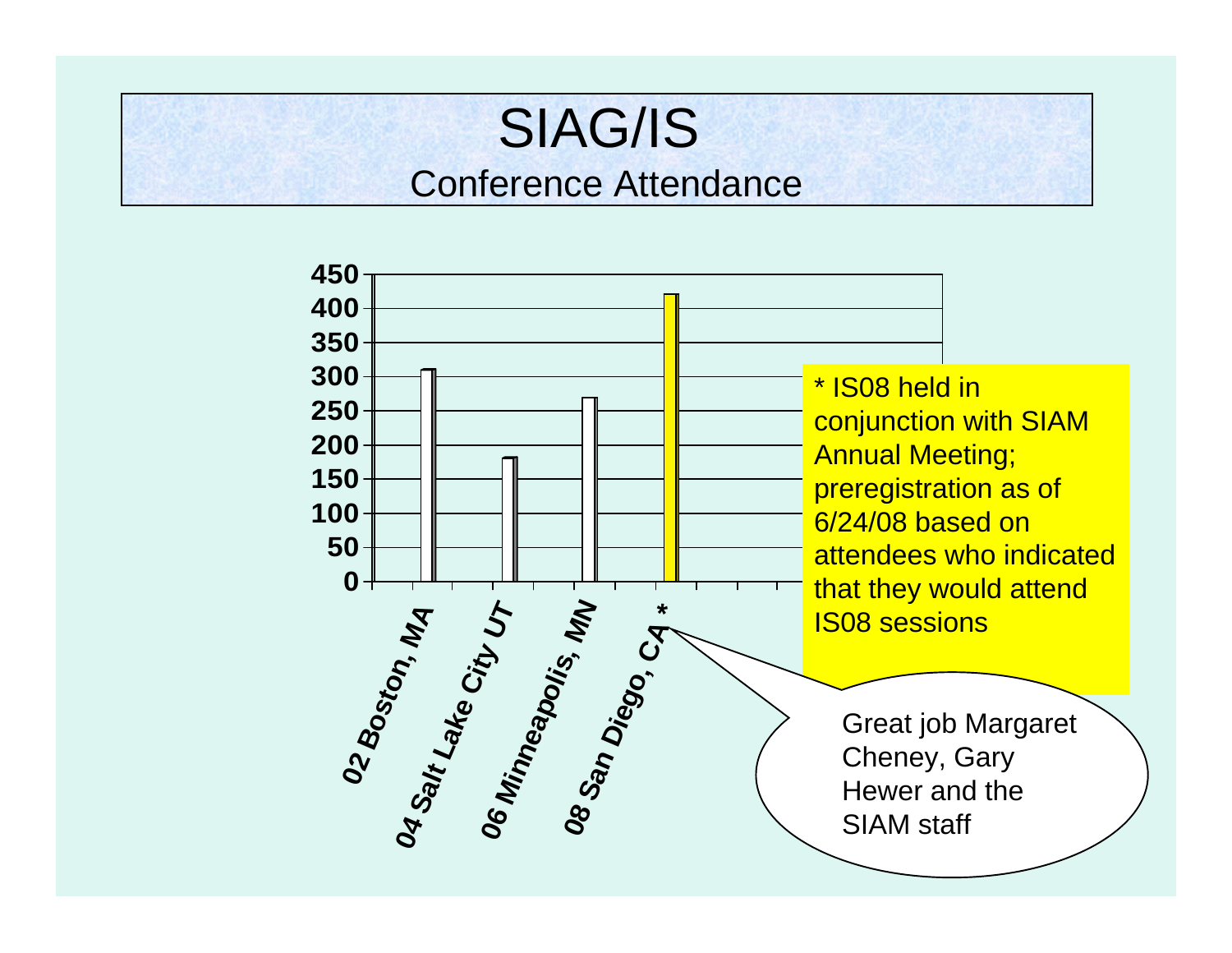## SIAG/IS Membership History

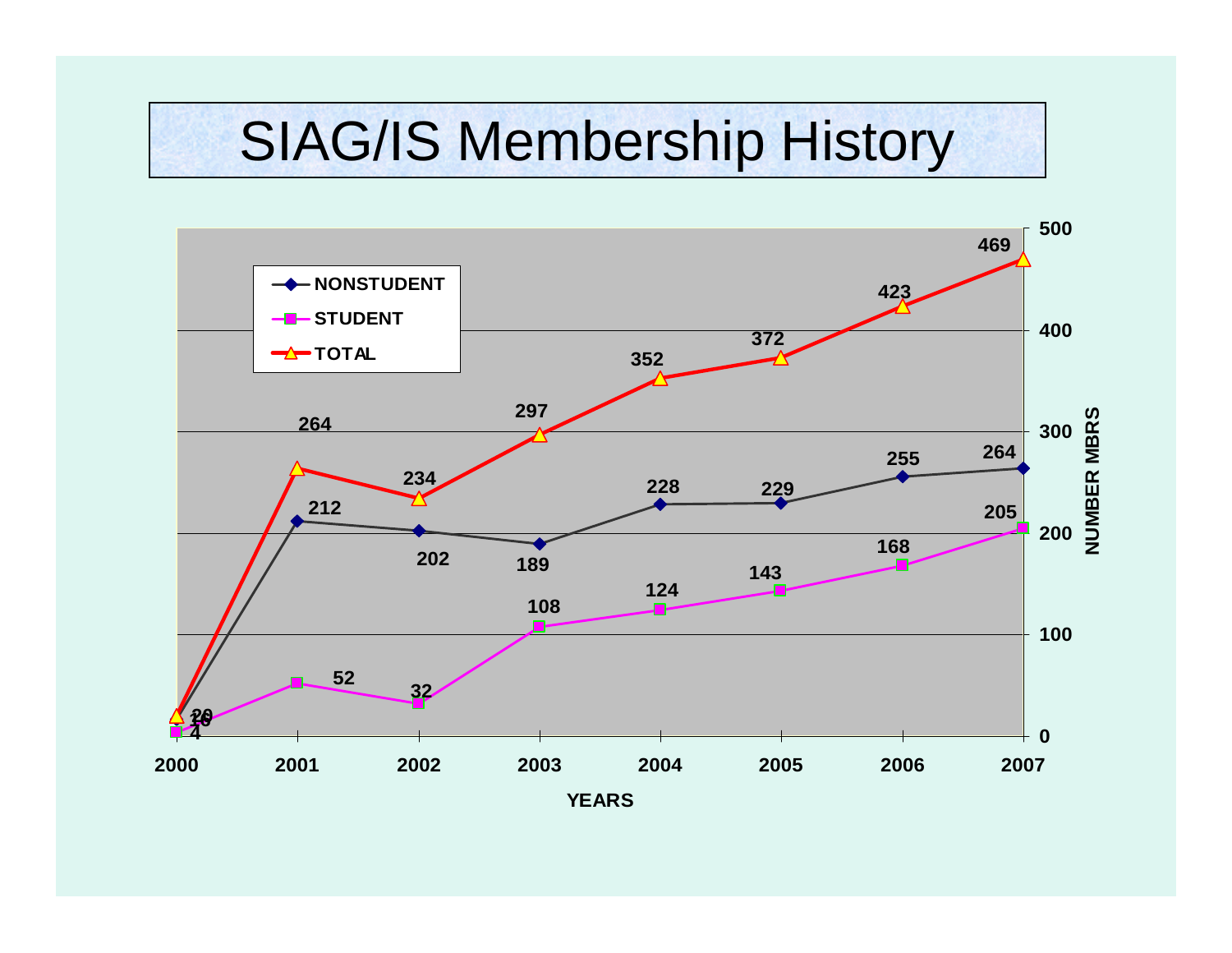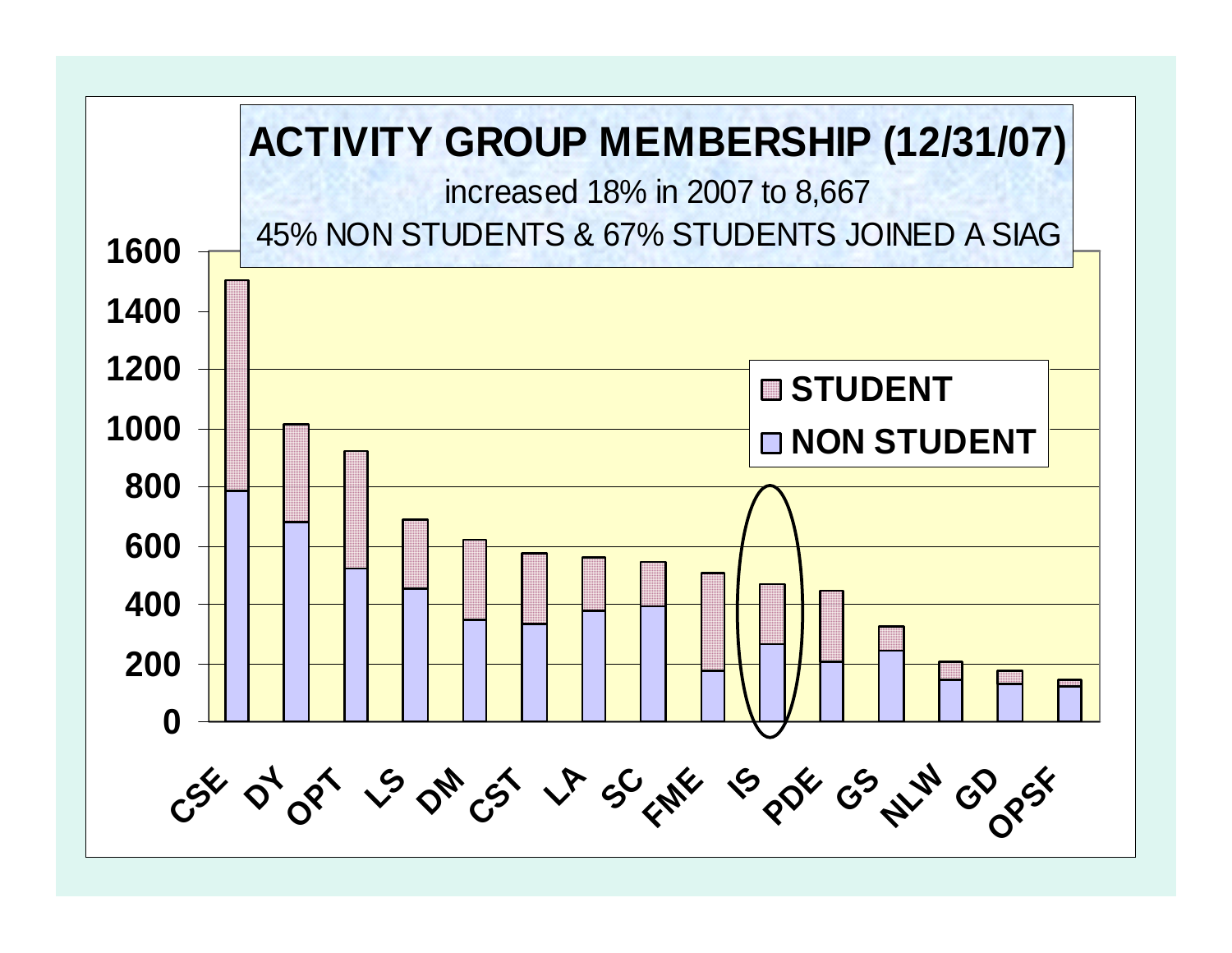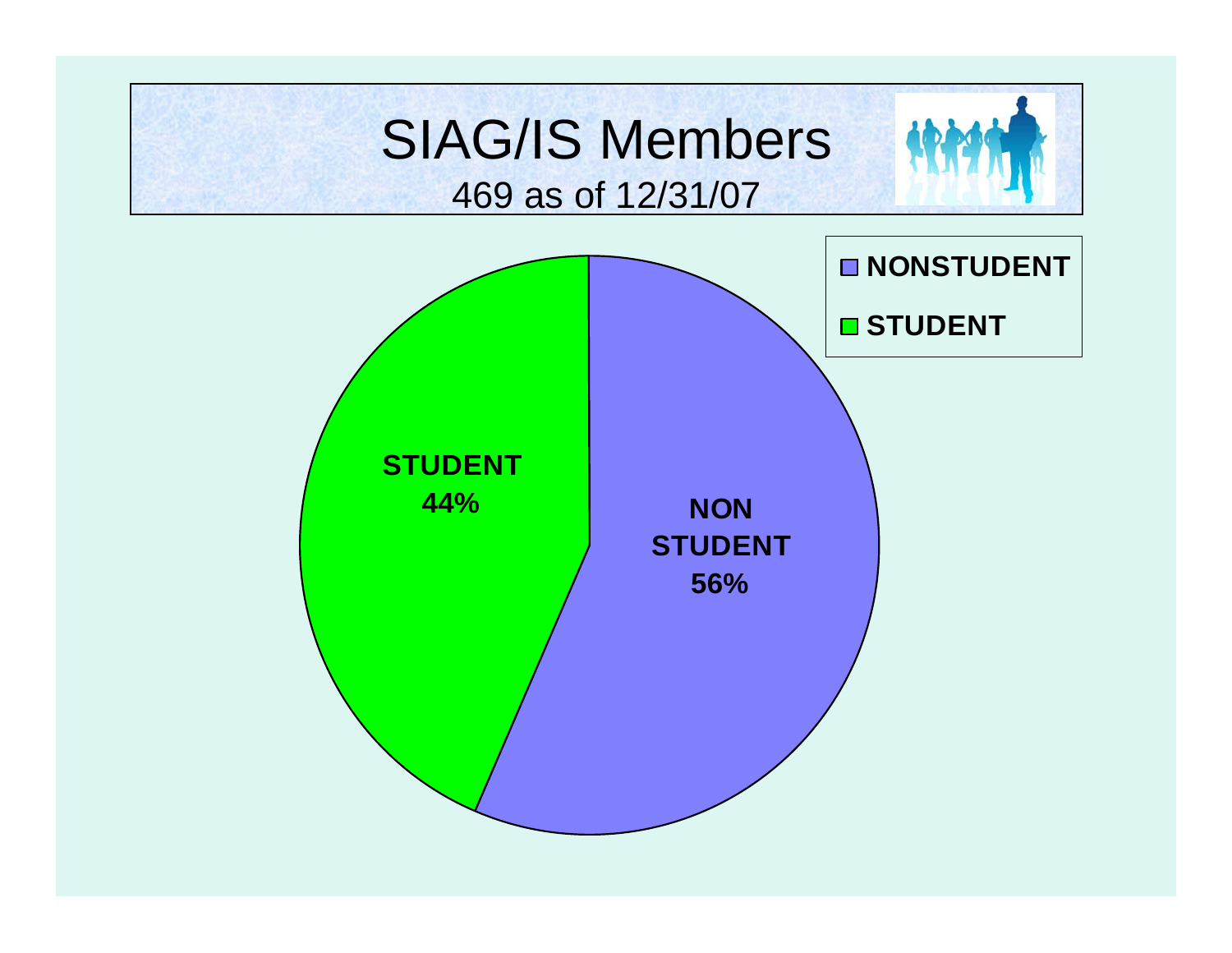

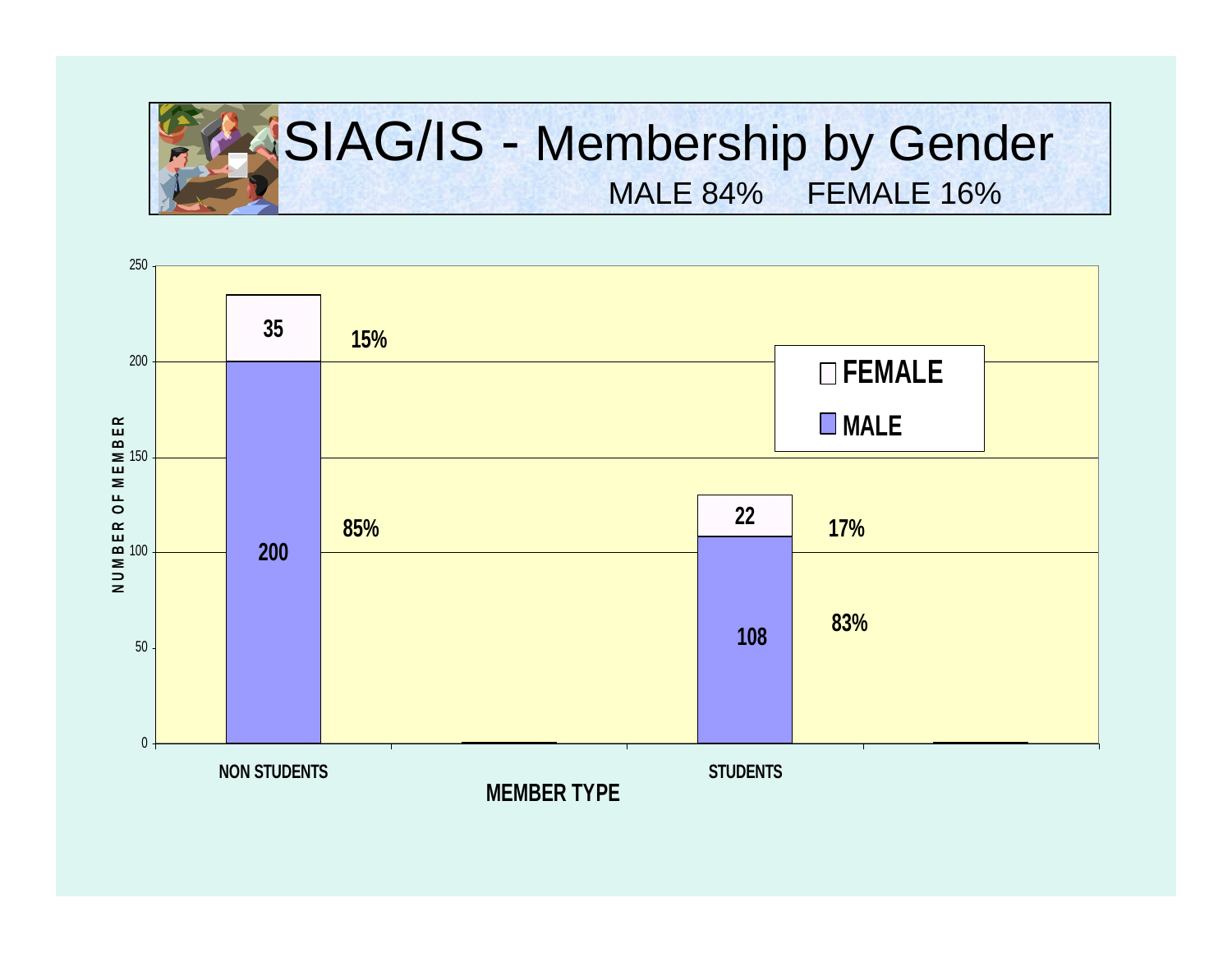



**US 73%**

**NON US 27%**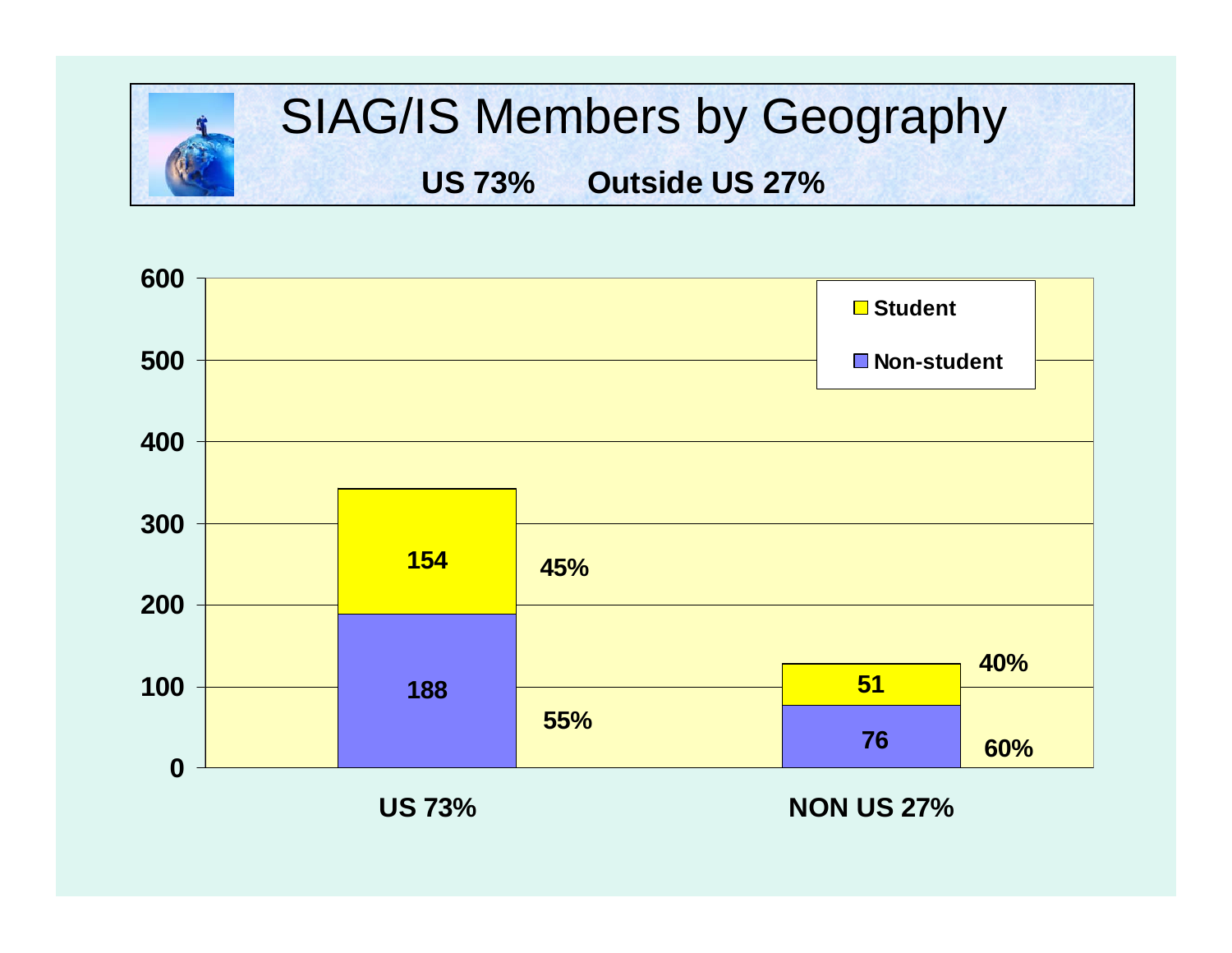## SIAG/IS Member by Employee Type

*not including students*

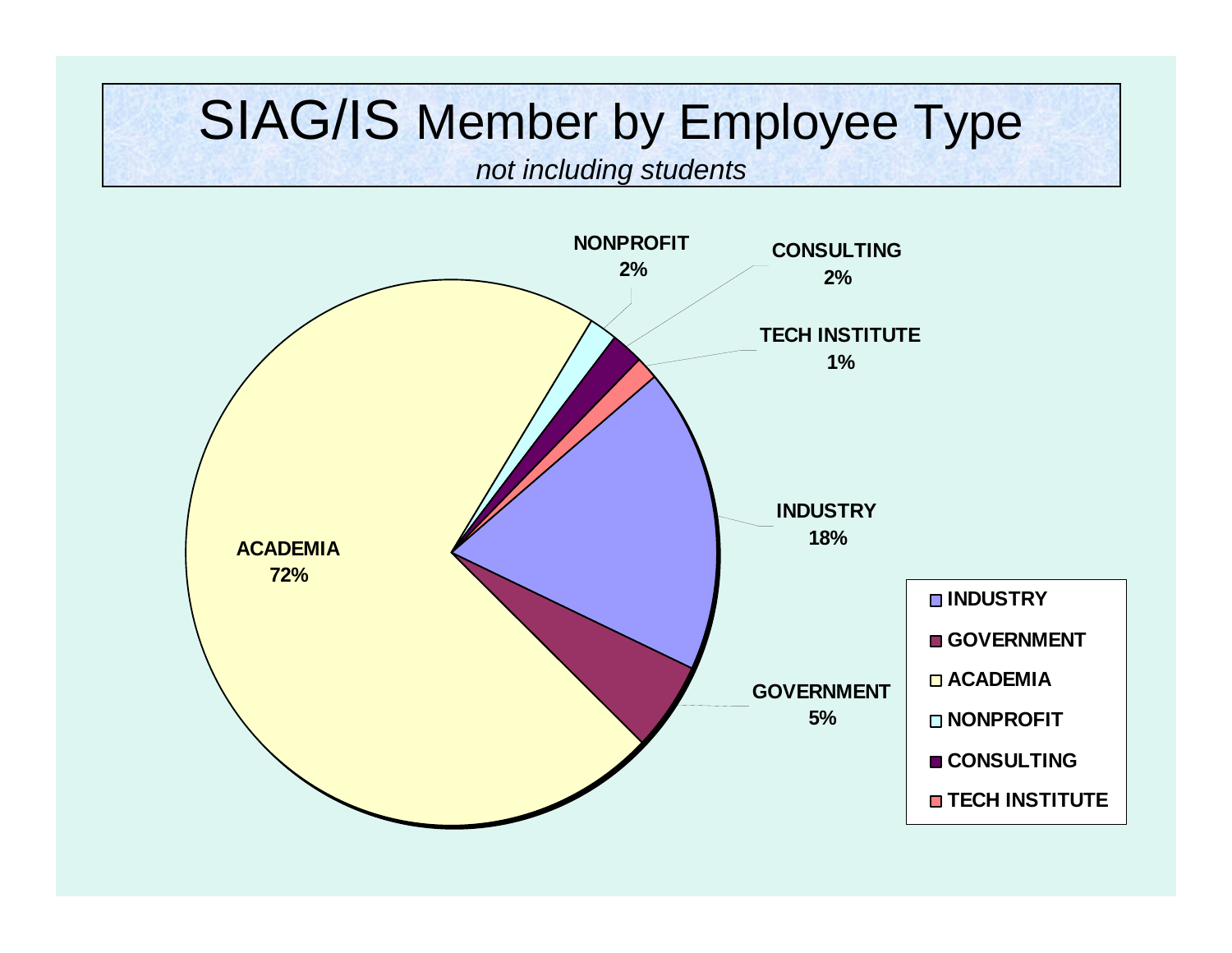#### **NUIL** SIAG/IS Highest Degree Earned

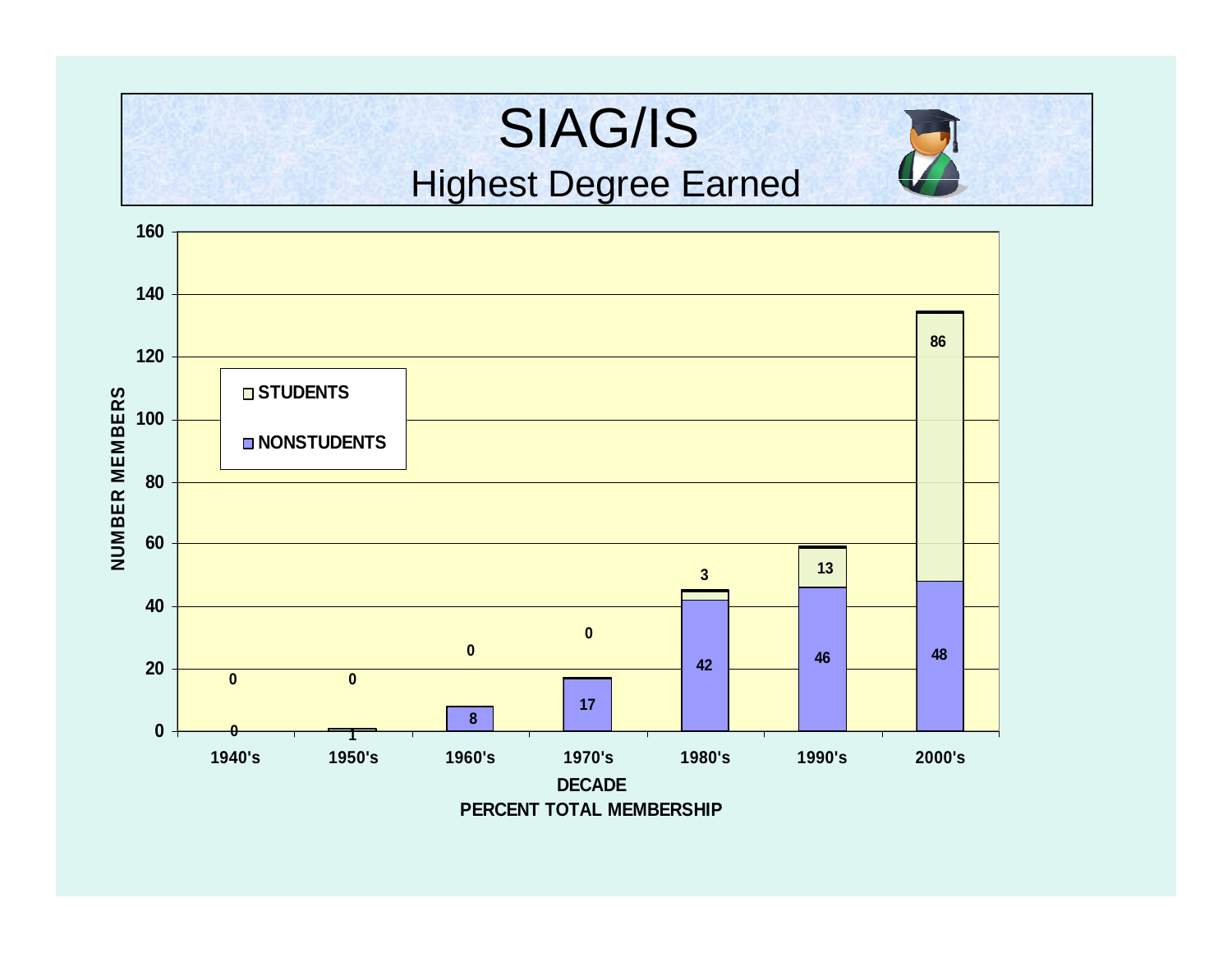

Short Business

• SIAG Elections: 2009, suggest candidates

• SIAG Charter Renewal 2009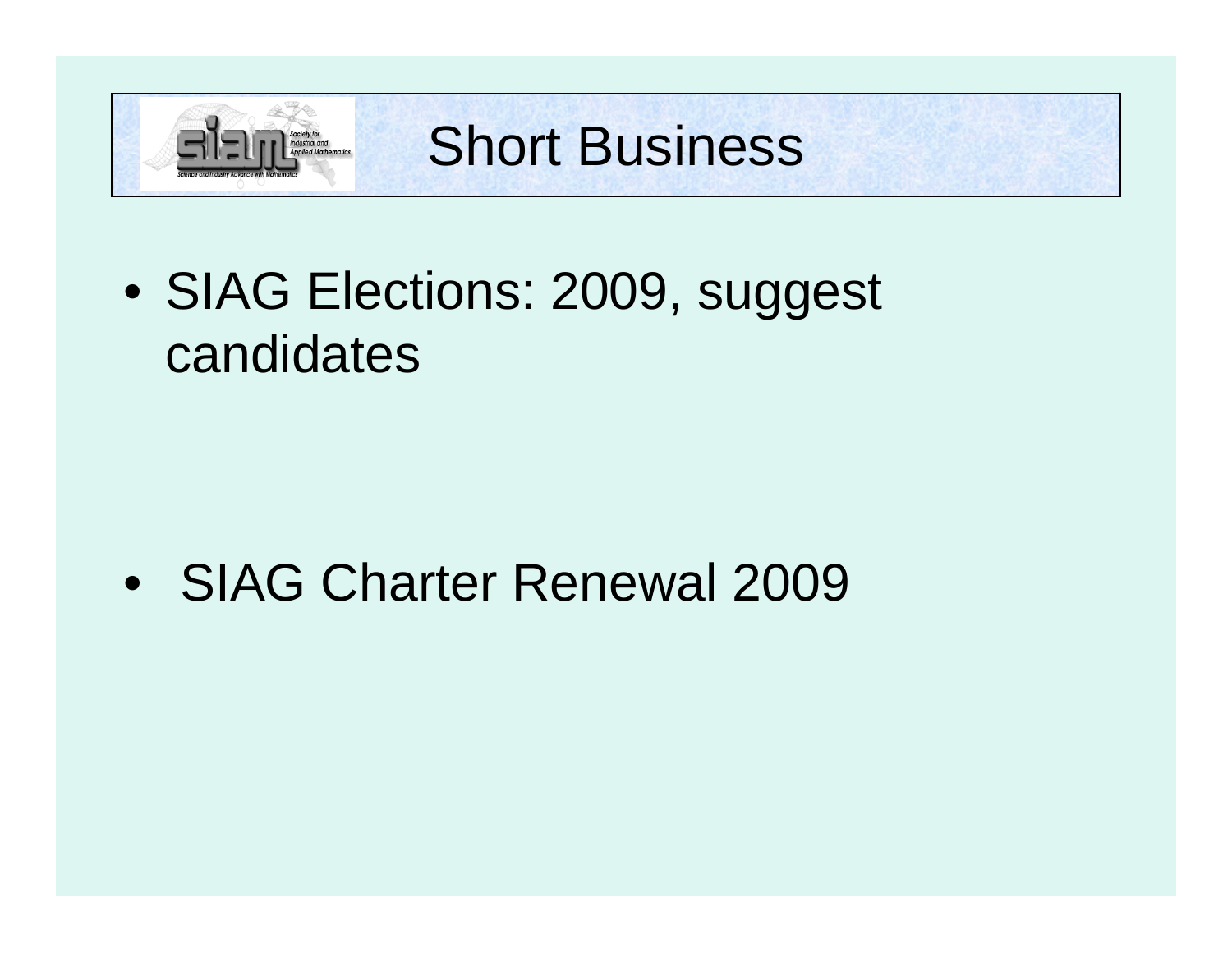

## SIAG/IS Presence/Activities

• We will select one or more speakers from the conference, to contribute with a short write-up to the SIAM News



- Need to appoint a new liason for the SIAM News
- Plan another article on the Imaging Sciences IS08 conference in SIAM News (as the article by Fadil Santosa, in September 2006 issue, on IS06)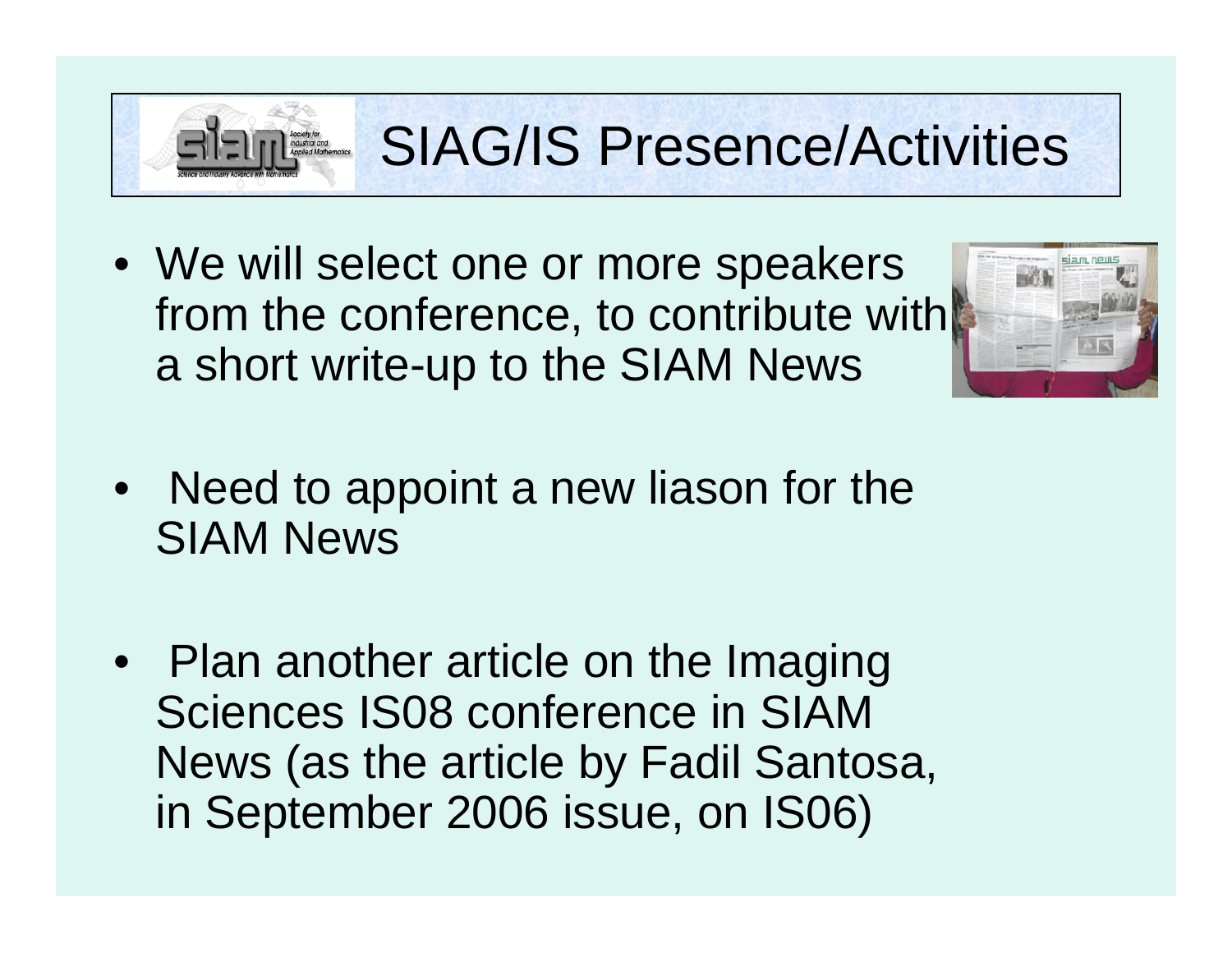# ciety for<br>dustrial and<br>pplied Mathematics

### Conference IS08

### History of Attendance and Abstract Submission

|  | <b>SIAM Conference on Imaging Science</b> |  |  |  |
|--|-------------------------------------------|--|--|--|
|--|-------------------------------------------|--|--|--|

### **Abstract Submission**

|                                                                                                  | Minisymposium Contributed |               |                | Pre-Reg       |              | <b>Total</b> |  |  |
|--------------------------------------------------------------------------------------------------|---------------------------|---------------|----------------|---------------|--------------|--------------|--|--|
|                                                                                                  | <b>Papers</b>             | <b>Papers</b> | <b>Posters</b> | <b>Number</b> | <b>Comps</b> | <b>Reg</b>   |  |  |
| March 4-6, 2002                                                                                  | 106                       | 57            | 14             | <b>NA</b>     | 21           | 310          |  |  |
| Boston, Massachussetts                                                                           |                           |               |                |               |              |              |  |  |
|                                                                                                  |                           |               |                |               |              |              |  |  |
| May 3-5, 2004                                                                                    | 68                        | 95            | 44             | 138           | 23           | 182          |  |  |
| Salt Lake City, Utah                                                                             |                           |               |                |               |              |              |  |  |
|                                                                                                  |                           |               |                |               |              |              |  |  |
| May 15-17, 2006                                                                                  | 173                       | 97            | 17             | 203           | 24           | 274          |  |  |
| Minneapolis, Minnesota                                                                           |                           |               |                |               |              |              |  |  |
|                                                                                                  |                           |               |                |               |              |              |  |  |
| July 7-11, 2008                                                                                  | 202                       | 70            | 26             | $421*$        | 115          |              |  |  |
| San Diego, California                                                                            |                           |               |                |               |              |              |  |  |
| Joint with Annual Meeting (AN08)                                                                 |                           |               |                |               |              |              |  |  |
|                                                                                                  |                           |               |                |               |              |              |  |  |
| *preregistration number as of 6/24/08                                                            |                           |               |                |               |              |              |  |  |
| (Count based on attendees who indicated on registration form they would attend sessions in IS08) |                           |               |                |               |              |              |  |  |
|                                                                                                  |                           |               |                |               |              |              |  |  |
|                                                                                                  |                           |               |                |               |              |              |  |  |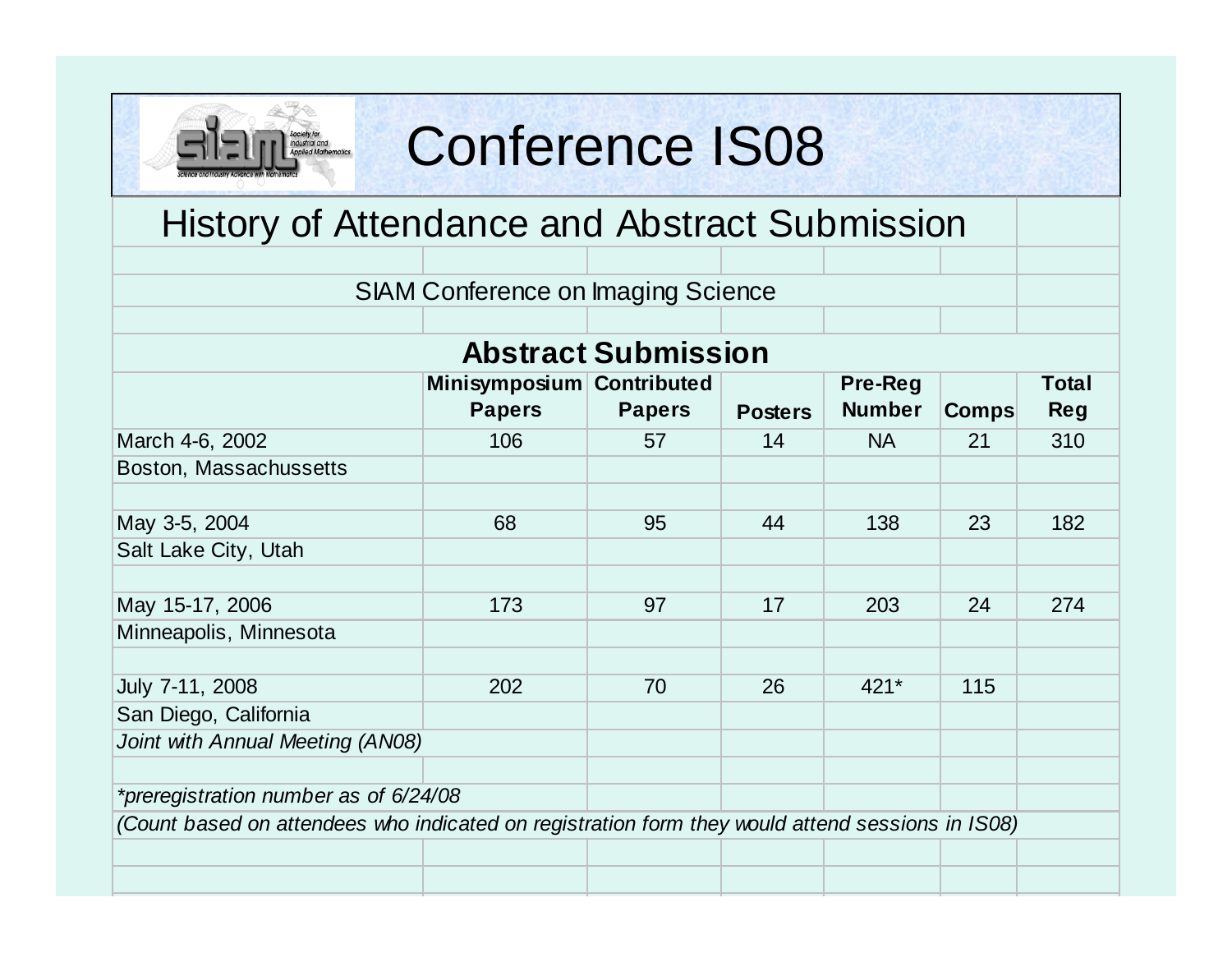# SIAM Journal on Imaging Sciences (SIIMS) http://siims.siam.org



**Guillermo Sapiro**, *Editor-in-Chief* Electronic only, continuous publication CCEPTING SUBMISSIONS!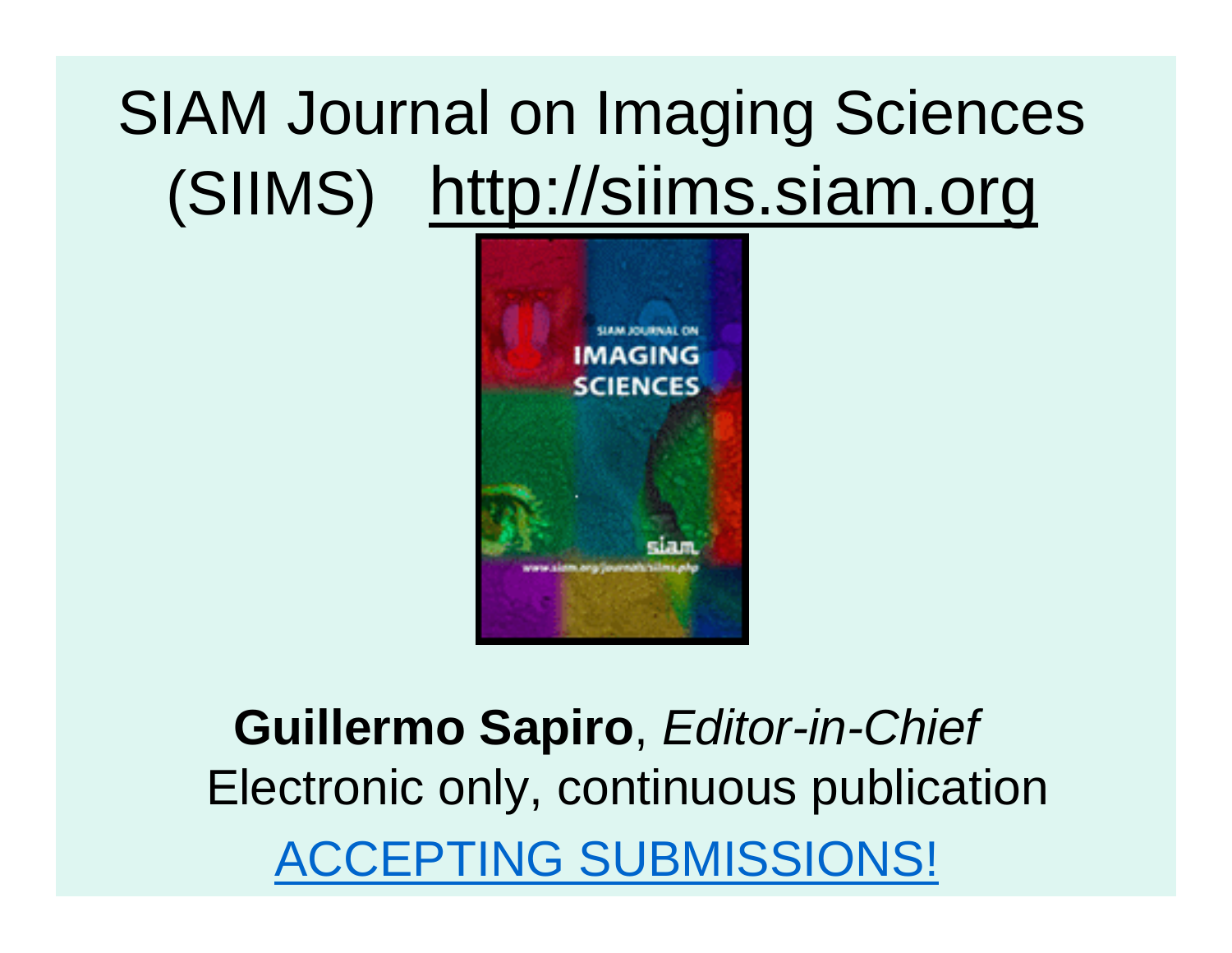

ICIAM 2011



International Congress on Industrial and Applied Mathematics (ICIAM): Vancouver, BC, Canada, July 18-22, 2011

- SIAM is one of the main organizers of the congress
- Consider proposing a track: an invited speaker and several minisymposium-type sessions that will attract a critical mass of imaging science people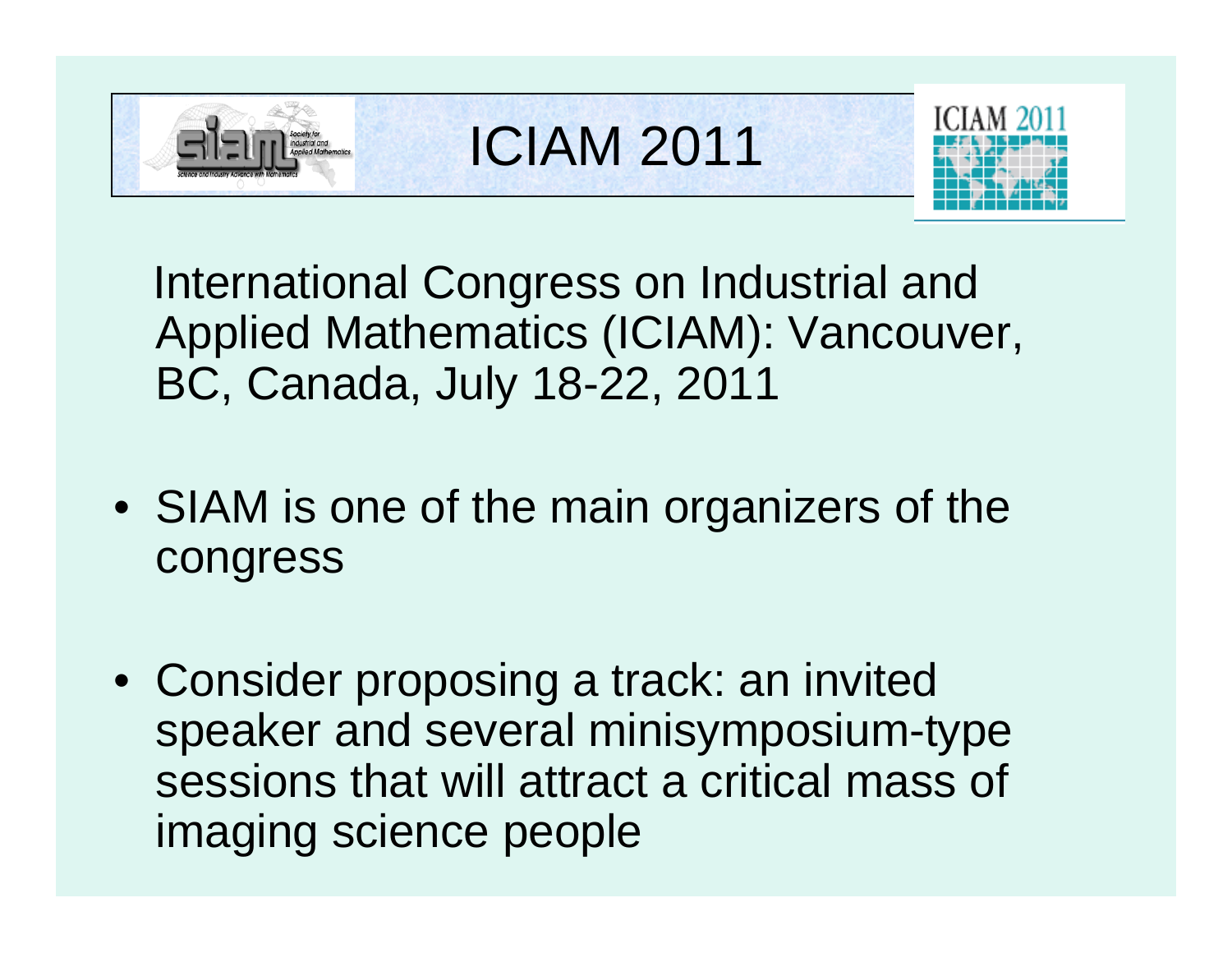

#### **SIAG IS A**: Web website

Web site: [www.siam.org/activity/imaging/](http://www.siam.org/activity/imaging/) (send e-mail to Rick Chartrand rickc@lanl.gov) Mail list: [siam-imaging@siam.org](mailto:siam-imaging@siam.org)

– Can use for announcements

- **B**: SIAG/IS newsletter (Editor Rick Chartrand): announcements of conferences, forthcoming books, new journals, new software, electronic archives, research questions, job openings, etc
- **C**: *SIAM News*: story ideas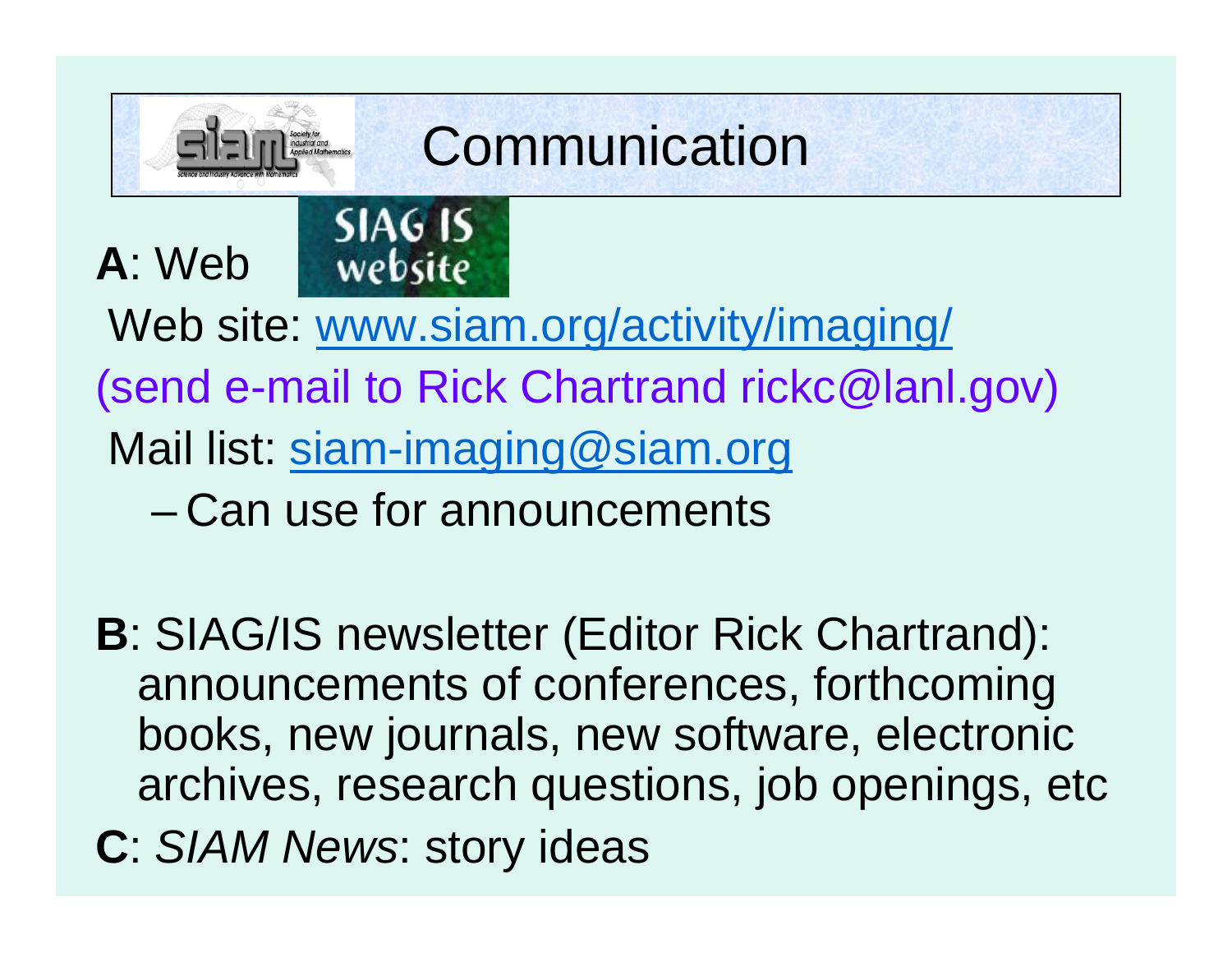# **Next meeting: IS10 Suggestions for #**

- $\bullet$ Parallel tracks
- $\bullet$ **Location**
- $\bullet$ Timing
- $\bullet$ Program Committee
- $\bullet$  Invited Speakers, themes (e.g. expand the range of topics to include semantic image interpretation)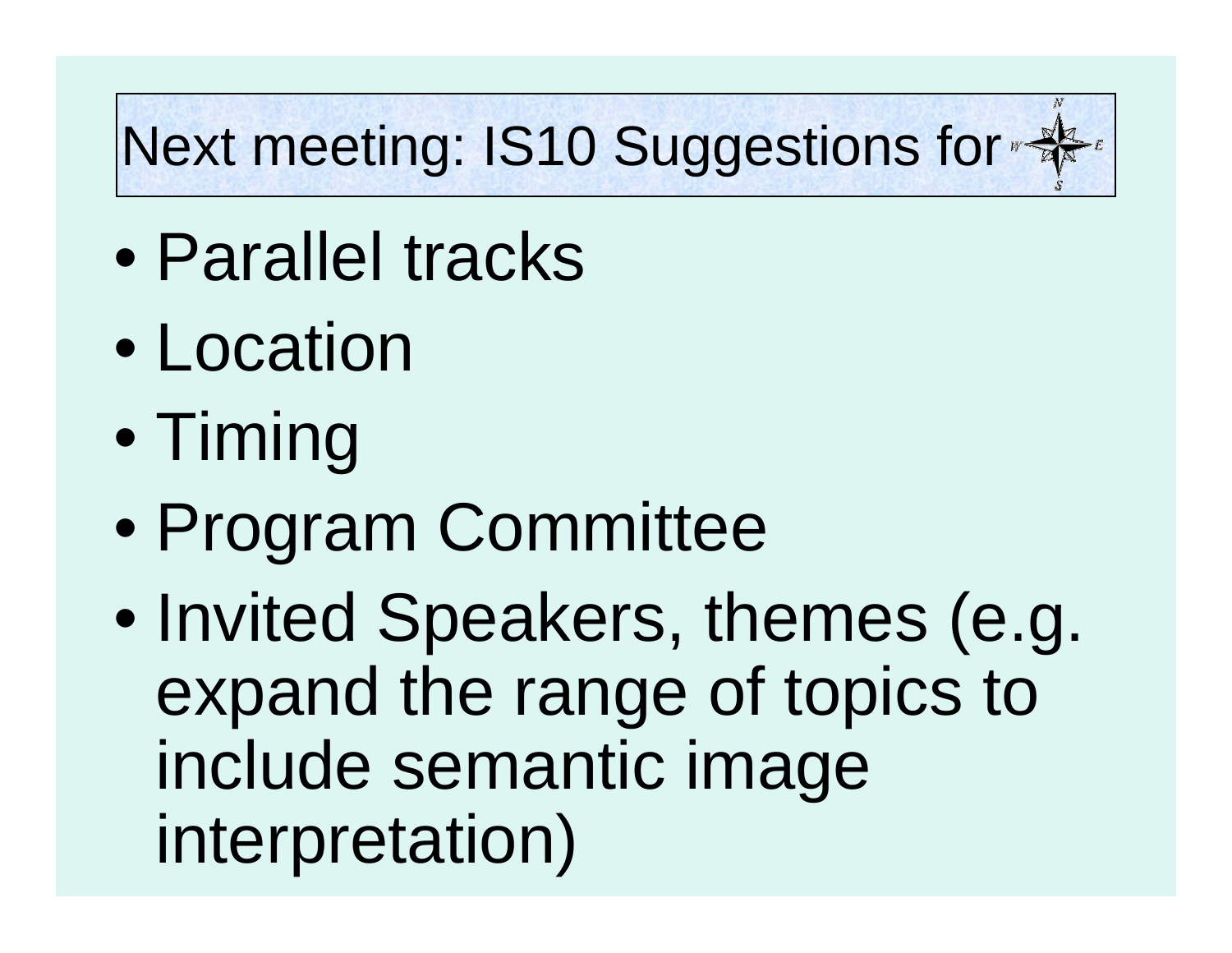# SIAG/IS



# Possible Other Activities? Other Business?

- Propose a SIAG/IS Prize ? Awarded to the author(s) of most outstanding paper, as determined by a prize committee, on imaging sciences published in English in a peer-reviewed journal
	- Extend the SIAM/IS News Letter to a nicely edited publication, including 2 short research articles ?
- **IS** IS conferences: how to avoid too many parallel sessions (longer conference 4-5 days, or fewer plenary talks, or shorter minisymposium talks, or "short lecture+poster" format, etc ? )